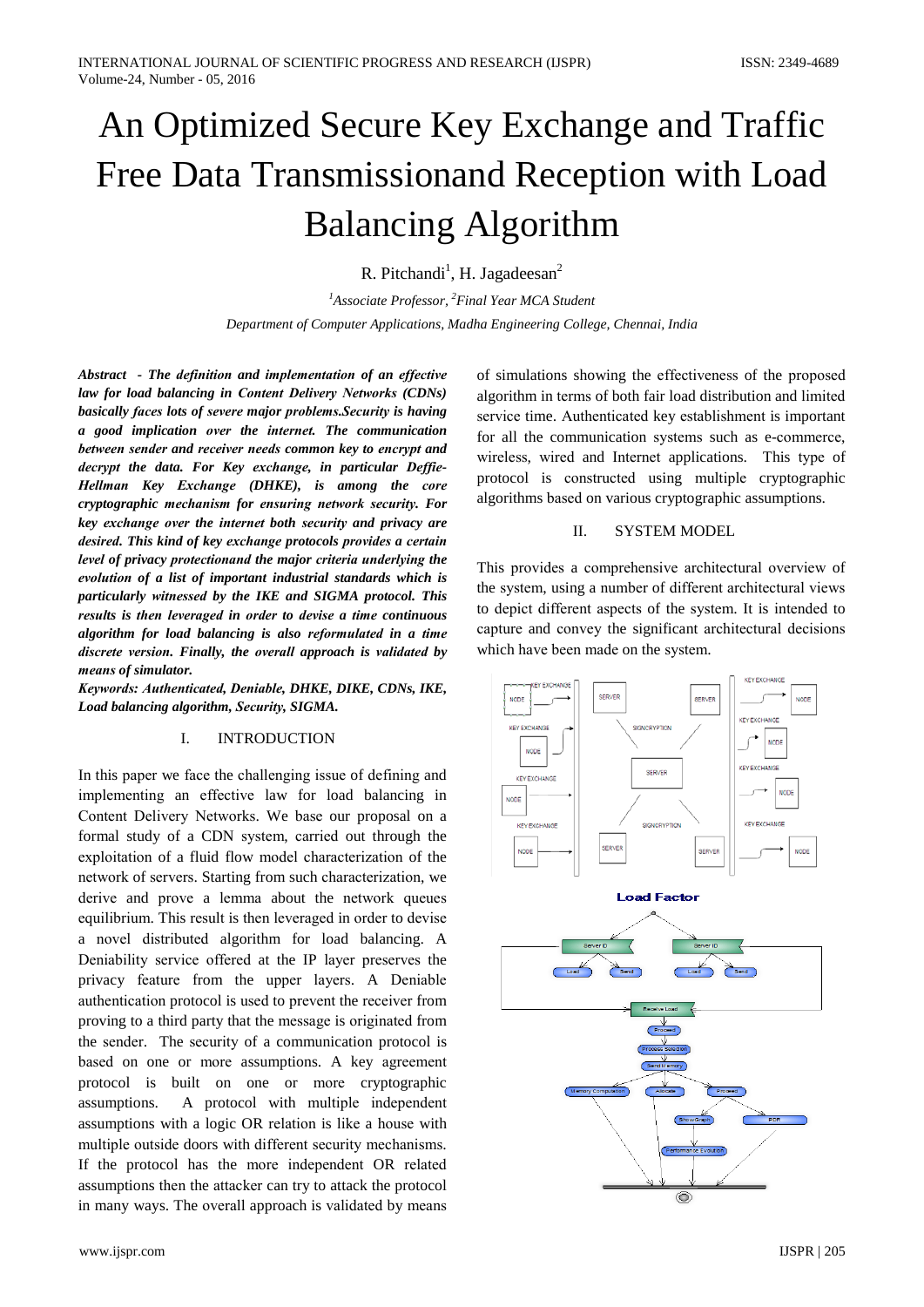### PREVIOUS WORK  $III$

In a queue-adjustment strategy, the scheduler is located after the queue and just before the server. The scheduler might assign the request pulled out from the queue to either the local server or a remote server depending on the status of the system queues. In a rate-adjustment model, instead the scheduler is located just before the local queue: Upon arrival of a new request, the scheduler decides whether to assign it to the local queue or send it to a remote server. In a hybrid-adjustment strategy for load balancing, the scheduler is allowed to control both the incoming request rate at a node and the local queue length. Thus in Existing systems, Upon arrival of a new request, indeed, a CDN server can either elaborate locally the request or redirect it to other servers according to a certain decision rule, which is based on the state information exchanged by the servers. Such an approach limits state exchanging overhead to just local servers.

## Demerits of previous work:

A critical component of CDN architecture is the request routing mechanism. It allows to direct users' requests for content to the appropriate server based on a specified set of parameters. The proximity principle, by means of which a request is always served by the server that is closest to the client, can sometimes fail. Indeed, the routing process associated with a request might take into account several parameters (like traffic load, bandwidth, and servers' computational capabilities) in order to provide the best performance in terms of time of service, delay, etc. Furthermore, an effective request routing mechanism should be able to face temporary, and potentially localized, high request rates (the so-called *flash crowds*) in order to avoid affecting the quality of service perceived by other  $n\rho$ ere

## $\mathbf{I} \mathbf{V}$ PROPOSED METHODOLOGY

In a similar way, in this paper we first design a suitable load-balancing law that assures equilibrium of the queues in a balanced CDN by using a fluid flow model for the network of servers. Then, we discuss the most notable implementation issues associated with the proposed loadbalancing strategy. A stronger form of deniability can be achieved using shared-key. Not a comprehensive approach big data. Inefficiency in incremental processing. A critical component of CDN architecture is the request routing mechanism. It allows to direct users' requests for content to the appropriate server based on a specified set of parameters.

We present a new mechanism for redirecting incoming client requests to the most appropriate server, thus balancing the overall system requests load. Our mechanism leverages local balancing in order to achieve

global balancing. This is carried out through a periodic interaction among the system nodes. There are four different methods to invoke an OTcl command through the instance, tcl. They differ essentially in their calling arguments. Each function passes a string to the interpreter that then evaluates the string in a global context. These methods will return to the caller if the interpreter returns TCL\_OK. On the other hand, if the interpreter returns TCL\_ERROR, the methods will call tkerror{}.

## Advantages of Proposed System:

The quality of our solution can be further appreciated by analysing the performance parameters.

The proposed mechanism also exhibits an excellent average Response Time, which is only comparable to the value obtained by the 2RC algorithm.

The excellent performance of our mechanism might be paid in terms of a significant number of redirections. Since the redirection process is common to all the algorithms analyzed, we exclusively evaluate the percentage of requests redirected more than once over the total number of requests generated.

The data sent are transferred without any data damage or trafficless using security encryption and load balancing technique by using Network Simulator.

An effective request routing mechanism should be able to face temporary, and potentially localized, high request rates (the so-called flash crowds) in order to avoid affecting the quality of service perceived by other users.

## $\overline{V}$ **SIMULATION**

The data sent are transferred without any data damage or traffic less using security encryption and load balancing technique by using Network Simulator.

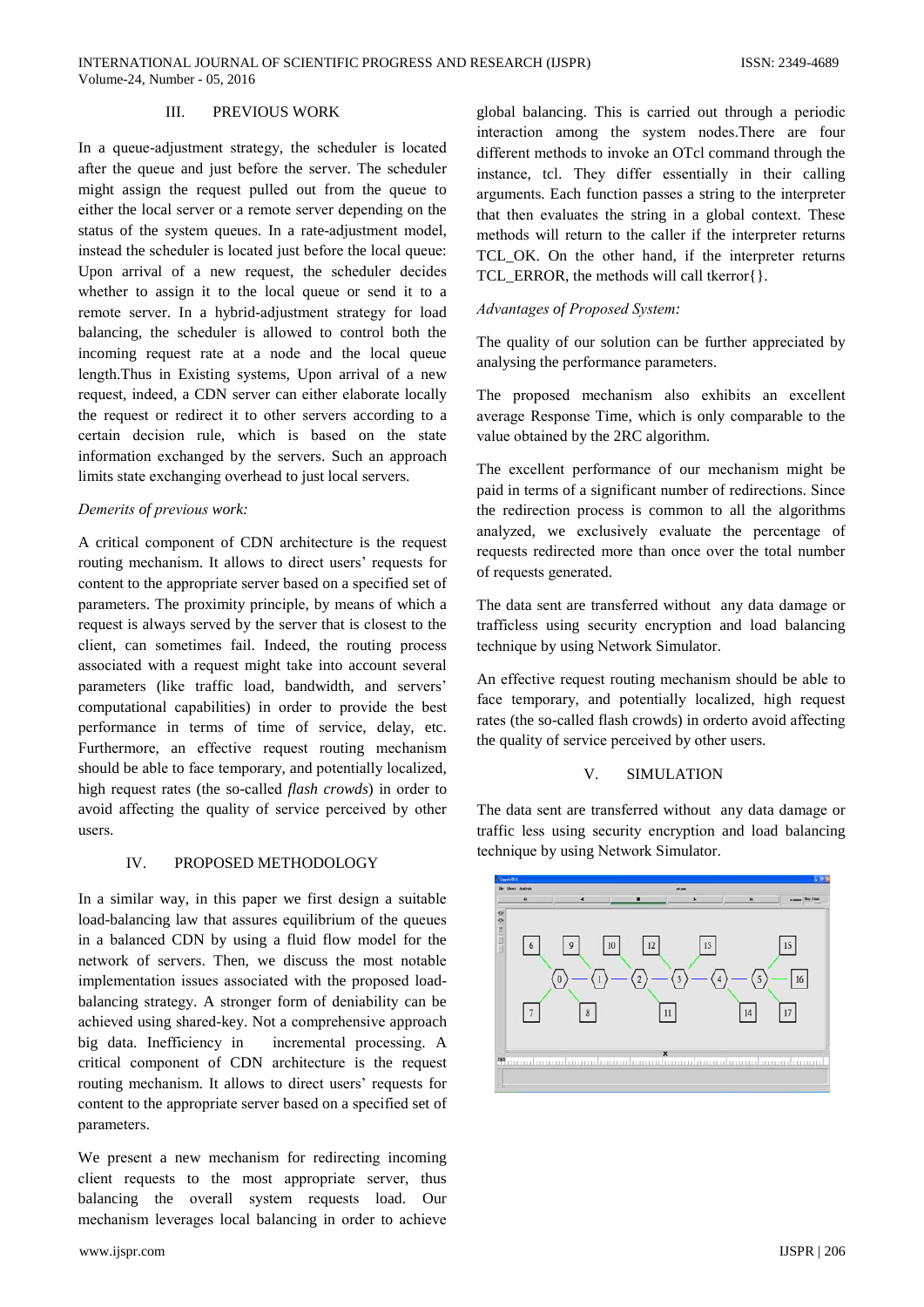

#### VI. **CONCLUSION**

We presented a novel load-balancing law for cooperative CDN networks. We first defined a model of such networks based on a fluid flow characterization. We hence moved to the definition of an algorithm that aims at achieving load balancing in the network by removing local queue instability conditions through redistribution of potential excess traffic to the set of neighbours of the congested server. The algorithm is first introduced in its timecontinuous formulation and then put in a discrete version specifically conceived for its actual implementation and deployment in an operational scenario. Through the help of simulations, we demonstrated both the scalability and the effectiveness of our proposal, which outperforms most of the potential alternatives that have been proposed in the past. The present work represents for us a first step toward the realization of a complete solution for load balancing in a cooperative, distributed environment. Our future work will be devoted to the actual implementation of our solution in a real system, so to arrive at a first prototype of a load-balanced, cooperative CDN network to be used both as a proof-of-concept implementation of the results obtained through simulations and as a playground for further research in the more generic field of content-centric network management.

#### VII. **FUTURE WORK**

This work provides the secure and efficient technique of providing security between the sender and the receiver so that the data send by the sender should be made secure from various types of attacks such as de-synchronization attack, identity disclosure attack and spoofing attack. Signcryption offers a smaller message size and faster processing speed compared to sign-then-encrypt signature followed by encryption technique. Unlike safeguard that rely on symmetric key, the reliance of Signeryption on asymmetric cryptography makes non-repudiation possible. Sometimes due to network traffic and packet loss key unable to reach the destination point. At that time we can find out the some other path using the Graph Theory technique and resend the key to the receiver.

## **REFERENCES**

- S. Manfredi, F. Oliviero, and S. P. Romano, "Distributed  $[11]$ management for load balancing in content delivery networks," in Proc. IEEE GLOBECOM Workshop, Miami, FL, Dec. 2010, pp. 579-583.
- H. Yin, X. Liu, G. Min, and C. Lin, "Content delivery  $\lceil 2 \rceil$ networks: A Bridge between emerging applications and future IP networks," IEEE Netw., vol. 24, no. 4, pp. 52-56, Jul.-Aug. 2010.